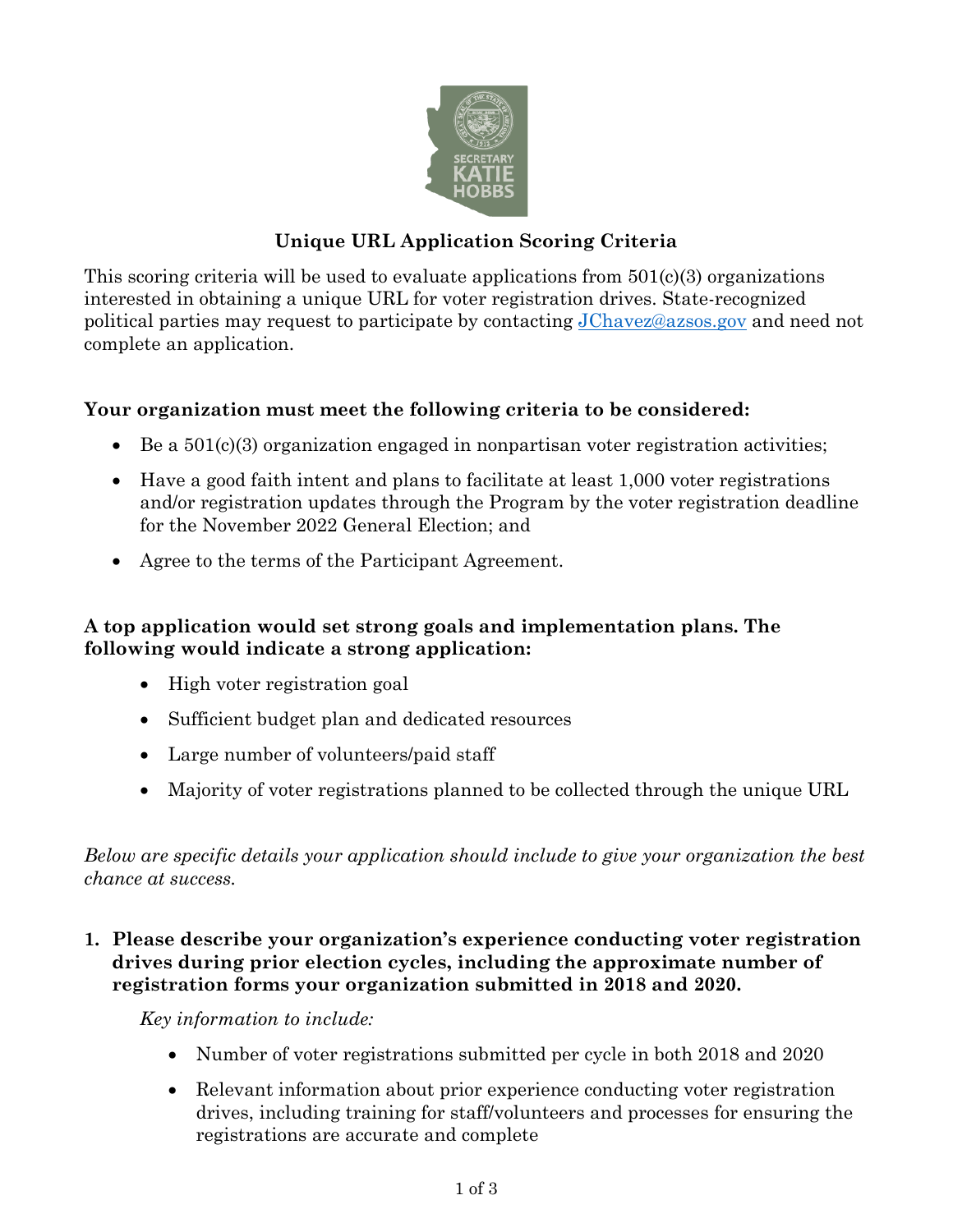- Key details of outreach and training plans that helped achieve past voter registration goals
- **2. Please describe your voter registration plans for 2022, including: What resources do you have devoted to those efforts? What is your voter registration goal (number of completed registrations)? What percent of voter registrations do you hope to submit electronically via a unique URL in 2022?**

*Key Information to Include:* 

- Outline of voter registration outreach plan, collection system
- Number of full-time staff and part-time staff
- Goal number of volunteers to recruit in 2022 and the current number of active volunteers the organization has recruited
- Budget allocated to voter registration program
- Online resources such as a website and/or social media sites
- 2022 voter registration goal and percent of goal that will be obtained through the unique URL

### **3. If approved for the Project, how do you plan to utilize the unique URL assigned to your organization to maximize voter registrations completed through that URL?**

*Key information to include:*

- Description of your organization's structure to support voter registration
- Any operational plans to adapt to the ongoing public health crisis
- Planned methods of voter contact, including social media, online/virtual, and traditional methods
- Description of how the unique URL will be integrated into the voter contact methods

#### **4. Describe your current voter registration training for volunteers/paid canvassers and your quality assurance process.**

*Key information to include:* 

- Overview of training and method of delivery
- Details of how key voter registration requirements and relevant laws are included in training